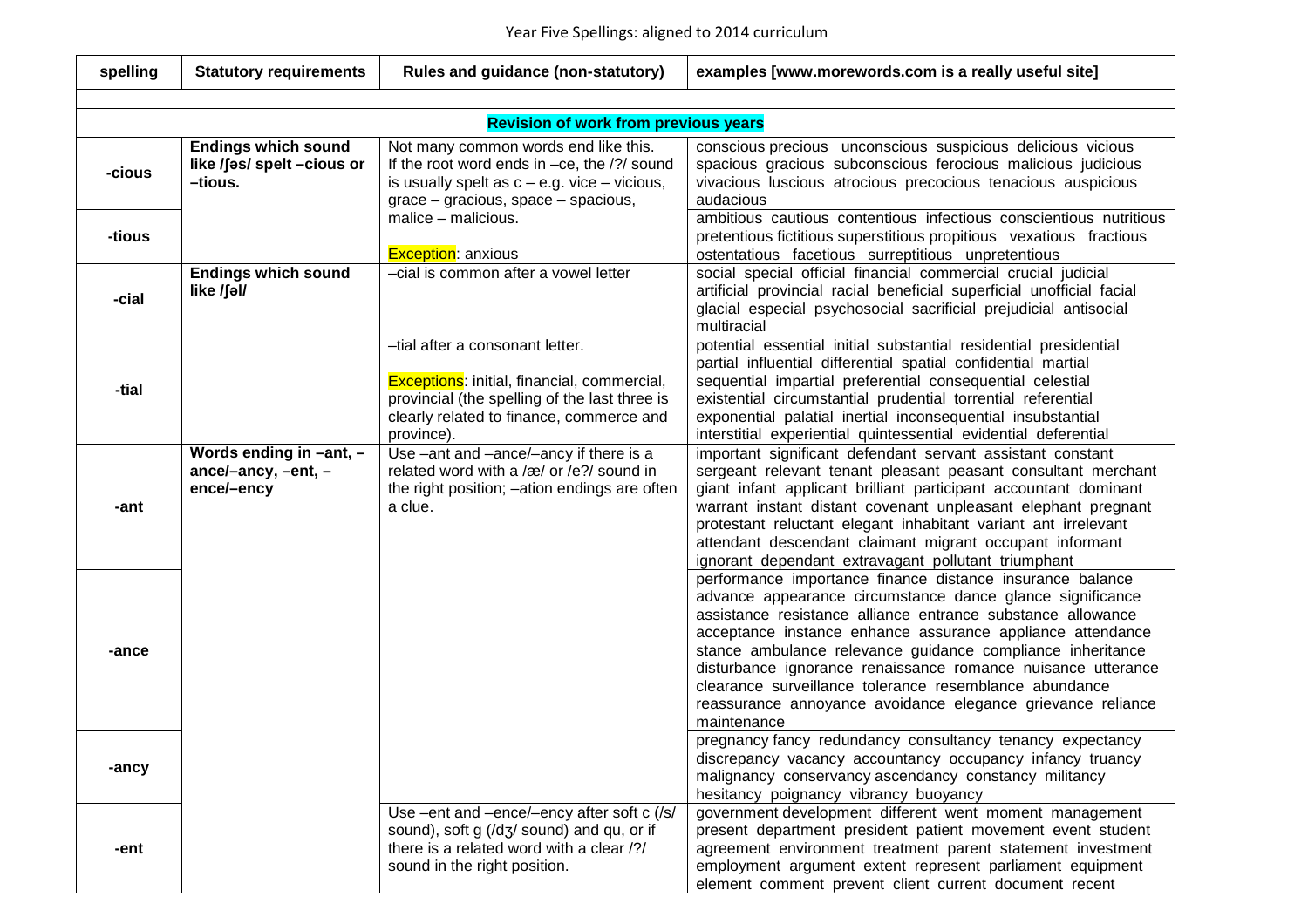|       |                                                                            | There are many words, however, where<br>the above guidelines don't help. These<br>words just have to be learnt.                                                                                                                                                                                                   | payment accident assessment content involvement commitment<br>requirement agent arrangement independent spent improvement<br>appointment settlement experiment incident establishment<br>component rent sent                                                                                                                                                                                                                                                                                                  |
|-------|----------------------------------------------------------------------------|-------------------------------------------------------------------------------------------------------------------------------------------------------------------------------------------------------------------------------------------------------------------------------------------------------------------|---------------------------------------------------------------------------------------------------------------------------------------------------------------------------------------------------------------------------------------------------------------------------------------------------------------------------------------------------------------------------------------------------------------------------------------------------------------------------------------------------------------|
| -ence |                                                                            |                                                                                                                                                                                                                                                                                                                   | experience evidence difference influence defence science<br>conference reference presence sentence confidence existence<br>silence audience absence consequence violence sequence<br>offence licence intelligence preference hence independence<br>essence fence residence incidence competence correspondence<br>conscience interference pence dependence negligence<br>occurrence emergence obedience coincidence convenience<br>commence insistence excellence inference prominence patience<br>prevalence |
| -ency |                                                                            |                                                                                                                                                                                                                                                                                                                   | agency emergency currency efficiency tendency frequency<br>constituency presidency consistency deficiency urgency<br>dependency contingency insolvency potency decency<br>inconsistency sufficiency transparency regency proficiency<br>complacency delinquency latency solvency insurgency<br>expediency insufficiency indecency residency fluency<br>immunodeficiency competency excellency leniency patency<br>clemency inefficiency                                                                       |
| -able | Words ending in -able<br>and -ible<br>Words ending in -ably<br>and $-ibly$ | The -able/-ably endings are far more<br>common than the -ible/-ibly endings.<br>As with -ant and -ance/-ancy, the -able<br>ending is used if there is a related word<br>ending in -ation.                                                                                                                         | adorable advisable agreeable avoidable capable breakable<br>changeable comfortable disposable employable enjoyable<br>fashionable identifiable inexcusable manageable miserable<br>noticeable portable probable reliable remarkable replaceable<br>respectable sociable valuable vegetable                                                                                                                                                                                                                    |
| -ible |                                                                            | If the -able ending is added to a word<br>ending in $-ce$ or $-ge$ , the e after the c or g<br>must be kept as those letters would                                                                                                                                                                                | accessible audible credible destructible edible flexible horrible<br>impossible indestructible invincible legible possible responsible<br>reversible sensible susceptible terrible visible                                                                                                                                                                                                                                                                                                                    |
| -ably |                                                                            | otherwise have their 'hard' sounds (as in<br>cap and gap) before the a of the -able<br>ending.<br>The -able ending is usually but not<br>always used if a complete root word can<br>be heard before it, even if there is no<br>related word ending in -ation. The first<br>five examples opposite are obvious; in | probably presumably reasonably inevitably considerably notably<br>invariably remarkably comfortably preferably suitably arguably<br>understandably uncomfortably unreasonably noticeably<br>conceivably reliably irritably miserably predictably unmistakably<br>undeniably unquestionably inextricably regrettably justifiably<br>unbelievably profitably admirably inexplicably improbably<br>unavoidably uncontrollably impeccably inescapably agreeably<br>amiably ably appreciably                       |
| -ibly |                                                                            | reliable, the complete word rely is heard,<br>but the y changes to i in accordance with<br>the rule.<br>The -ible ending is common if a complete<br>root word can't be heard before it but it<br>also sometimes occurs when a complete<br>word can be heard (e.g. sensible).                                      | possibly terribly audibly forcibly sensibly visibly ostensibly<br>horribly imperceptibly impossibly plausibly irresistibly indelibly<br>invisibly responsibly flexibly perceptibly incredibly                                                                                                                                                                                                                                                                                                                 |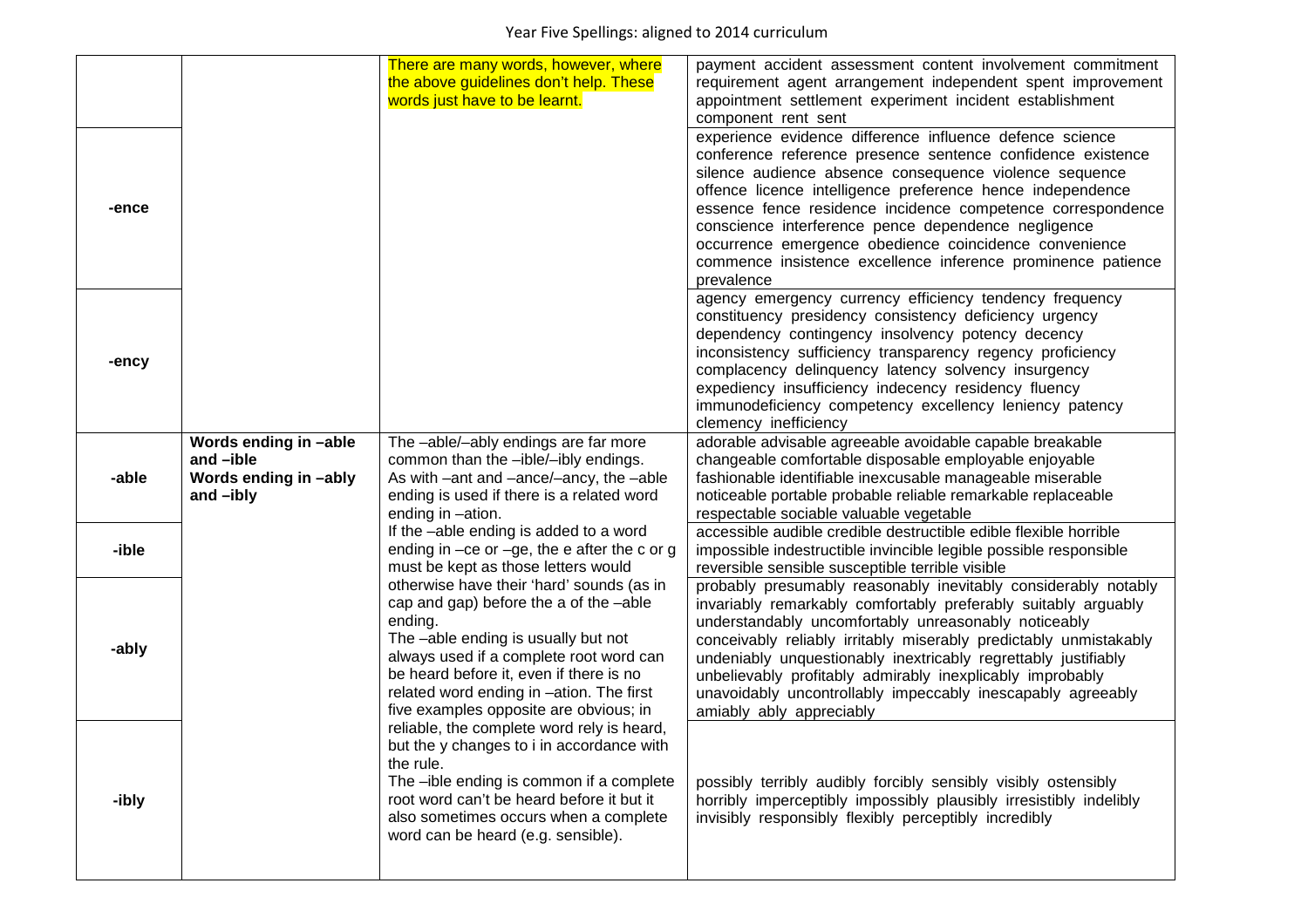|          |                   | <b>Adding suffixes</b><br>beginning with vowel | The r is doubled if the -fer is still stressed<br>when the ending is added.                                                                                                                                                                                                                                                                                                                                                                                                                                                                                                                                                                                                    | conferring deferring inferring misinferring misreferring preferring<br>referring retransferring transferring                                                                                                                |
|----------|-------------------|------------------------------------------------|--------------------------------------------------------------------------------------------------------------------------------------------------------------------------------------------------------------------------------------------------------------------------------------------------------------------------------------------------------------------------------------------------------------------------------------------------------------------------------------------------------------------------------------------------------------------------------------------------------------------------------------------------------------------------------|-----------------------------------------------------------------------------------------------------------------------------------------------------------------------------------------------------------------------------|
|          | stressed<br>∱¤    | letters to words ending<br>in -fer             |                                                                                                                                                                                                                                                                                                                                                                                                                                                                                                                                                                                                                                                                                | conferred deferred inferred misinferred misreferred preferred<br>referred retransferred transferred                                                                                                                         |
|          |                   |                                                |                                                                                                                                                                                                                                                                                                                                                                                                                                                                                                                                                                                                                                                                                | conferral deferral referral transferral                                                                                                                                                                                     |
|          |                   |                                                | The r is not doubled if the -fer is no longer<br>stressed.                                                                                                                                                                                                                                                                                                                                                                                                                                                                                                                                                                                                                     | referencing refereeing preferencing buffering chaffering coffering<br>differing goffering offering proffering reoffering suffering chamfering<br>interfering pilfering                                                      |
| Suffixes | unstressed<br>jēŗ |                                                |                                                                                                                                                                                                                                                                                                                                                                                                                                                                                                                                                                                                                                                                                | buffered chaffered chamfered coffered differed goffered interfered<br>offered pilfered proffered reoffered suffered unbuffered<br>conferencing                                                                              |
|          |                   |                                                |                                                                                                                                                                                                                                                                                                                                                                                                                                                                                                                                                                                                                                                                                | feral transferal                                                                                                                                                                                                            |
|          |                   |                                                |                                                                                                                                                                                                                                                                                                                                                                                                                                                                                                                                                                                                                                                                                | circumference conference countertransference deference difference<br>indifference inference interference misreference nonconference<br>non-interference preference reference teleconference transference<br>videoconference |
|          | hyphen            | Use of the hyphen                              | Hyphens can be used to join a prefix to a<br>root word, especially if the prefix ends in a<br>vowel letter and the root word also begins<br>with one.<br>Compounds with these prefixes are<br>sometimes (but not always) hyphenated<br>to avoid doubling a vowel or tripling a<br>consonant, and sometimes even to<br>prevent initial misreading or<br>mispronunciation.<br>1. To avoid doubling a vowel: anti-art<br>anti-administration co-opt (but<br>cooperation) de-emphasize<br>2. To avoid tripling a consonant: shell-like<br>3. To prevent initial reading or<br>mispronunciation: re-cover vs. recover (I<br>will re-cover the sofa when I recover from<br>the flu.) | co-ordinate re-enter co-operate co-own                                                                                                                                                                                      |
|          | ee:ei             | Words with the /i:/<br>sound spelt ei after c  | The 'i before e except after c' rule applies<br>to words where the sound spelt by ei is<br>$/i$ ./.<br>Exceptions: protein, caffeine, seize (and<br>either and neither if pronounced with an<br>initial /i:/ sound).                                                                                                                                                                                                                                                                                                                                                                                                                                                           | ceiling conceit deceive perceive receive receipt conceited conceive<br>deceit                                                                                                                                               |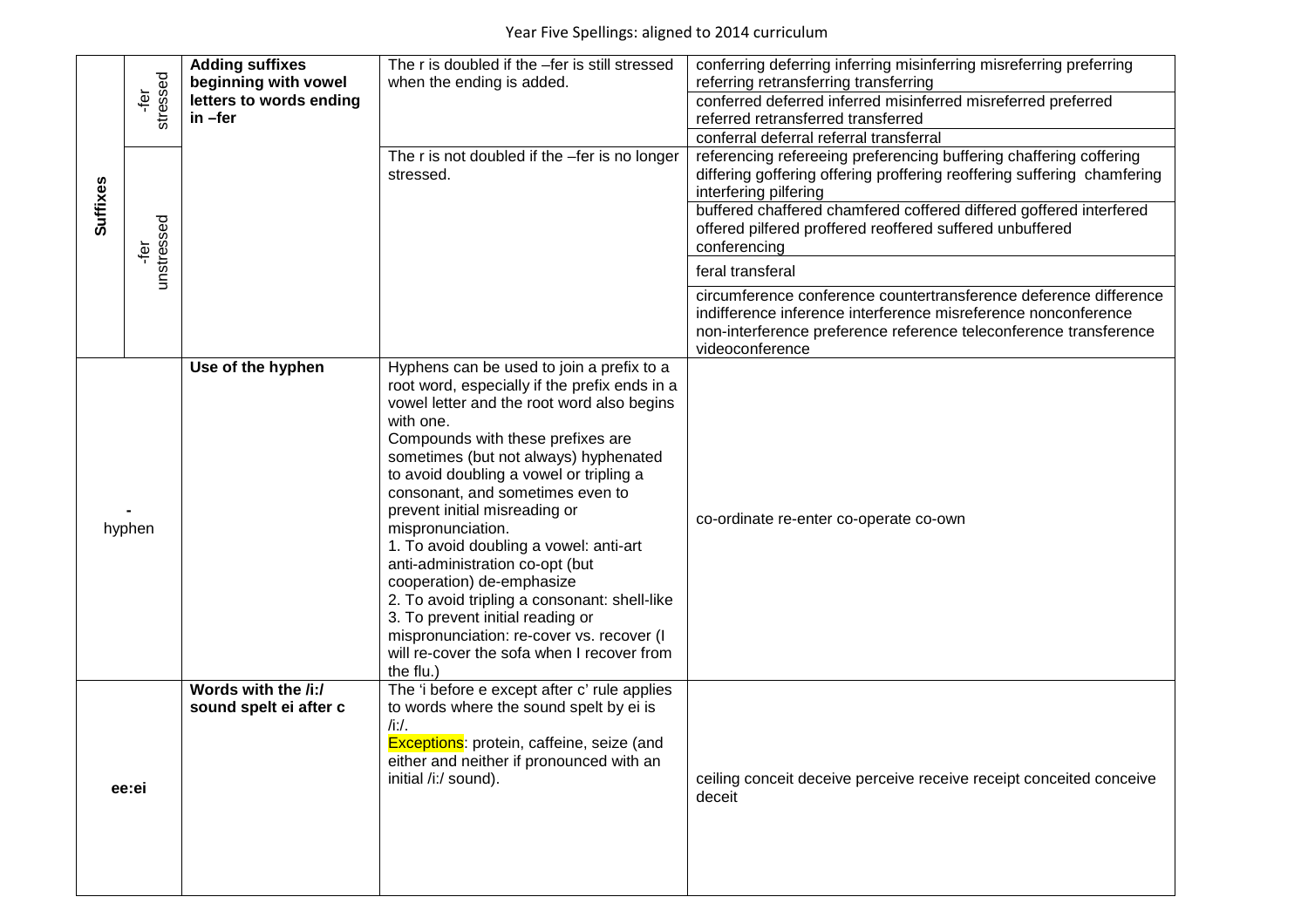|       | or        | Words containing the                                                                                                            | ough is one of the trickiest spellings in                                                                                                                                                                                                          | ought bought thought nought brought fought                                                                                                                                                                                                                                                                                                                                                                                                                                                                                                                                                                                                                                                                                                                                                                                                                                                                                                                                                                                                                                                                                                                                                                                                                                                                                                                                                                                                                                                                                                                                                                                                                                                                                                                                                                                                                                                 |
|-------|-----------|---------------------------------------------------------------------------------------------------------------------------------|----------------------------------------------------------------------------------------------------------------------------------------------------------------------------------------------------------------------------------------------------|--------------------------------------------------------------------------------------------------------------------------------------------------------------------------------------------------------------------------------------------------------------------------------------------------------------------------------------------------------------------------------------------------------------------------------------------------------------------------------------------------------------------------------------------------------------------------------------------------------------------------------------------------------------------------------------------------------------------------------------------------------------------------------------------------------------------------------------------------------------------------------------------------------------------------------------------------------------------------------------------------------------------------------------------------------------------------------------------------------------------------------------------------------------------------------------------------------------------------------------------------------------------------------------------------------------------------------------------------------------------------------------------------------------------------------------------------------------------------------------------------------------------------------------------------------------------------------------------------------------------------------------------------------------------------------------------------------------------------------------------------------------------------------------------------------------------------------------------------------------------------------------------|
|       | u f       | letter-string ough                                                                                                              | English - it can be used to spell a                                                                                                                                                                                                                | rough tough enough chough                                                                                                                                                                                                                                                                                                                                                                                                                                                                                                                                                                                                                                                                                                                                                                                                                                                                                                                                                                                                                                                                                                                                                                                                                                                                                                                                                                                                                                                                                                                                                                                                                                                                                                                                                                                                                                                                  |
|       | $\circ$   |                                                                                                                                 | number of different sounds.                                                                                                                                                                                                                        | cough                                                                                                                                                                                                                                                                                                                                                                                                                                                                                                                                                                                                                                                                                                                                                                                                                                                                                                                                                                                                                                                                                                                                                                                                                                                                                                                                                                                                                                                                                                                                                                                                                                                                                                                                                                                                                                                                                      |
| dgno- | о-е       |                                                                                                                                 |                                                                                                                                                                                                                                                    | though although dough                                                                                                                                                                                                                                                                                                                                                                                                                                                                                                                                                                                                                                                                                                                                                                                                                                                                                                                                                                                                                                                                                                                                                                                                                                                                                                                                                                                                                                                                                                                                                                                                                                                                                                                                                                                                                                                                      |
|       | oo        |                                                                                                                                 |                                                                                                                                                                                                                                                    | through breakthrough                                                                                                                                                                                                                                                                                                                                                                                                                                                                                                                                                                                                                                                                                                                                                                                                                                                                                                                                                                                                                                                                                                                                                                                                                                                                                                                                                                                                                                                                                                                                                                                                                                                                                                                                                                                                                                                                       |
|       | u         |                                                                                                                                 |                                                                                                                                                                                                                                                    | thorough borough                                                                                                                                                                                                                                                                                                                                                                                                                                                                                                                                                                                                                                                                                                                                                                                                                                                                                                                                                                                                                                                                                                                                                                                                                                                                                                                                                                                                                                                                                                                                                                                                                                                                                                                                                                                                                                                                           |
|       | <b>OW</b> |                                                                                                                                 |                                                                                                                                                                                                                                                    | plough bough                                                                                                                                                                                                                                                                                                                                                                                                                                                                                                                                                                                                                                                                                                                                                                                                                                                                                                                                                                                                                                                                                                                                                                                                                                                                                                                                                                                                                                                                                                                                                                                                                                                                                                                                                                                                                                                                               |
|       | silent    | Words with 'silent'<br>letters (i.e. letters whose<br>presence cannot be<br>predicted from the<br>pronunciation of the<br>word) | Some letters which are no longer sounded<br>used to be sounded hundreds of years<br>ago: e.g. in knight, there was a /k/ sound<br>before the /n/, and the gh used to<br>represent the sound that 'ch' now<br>represents in the Scottish word loch. | a - artistically logically musically romantically,<br>b-bomb dumb lamb numb thumb doubt debt climb comb crumbs<br>numb subtle tomb<br>c - abscess ascend ascent conscience conscious crescent descend<br>descent disciple fascinate fluorescent incandescent isosceles<br>luminescent miscellaneous muscle obscene resuscitate scenario<br>scene scent scissors<br>d - Wednesday sandwich handsome edge bridge handkerchief<br>$e$ – breathe<br>g - sign champagne gnaw reign align assign benign campaign<br>cologne consign design feign foreign gnarl gnash gnat gnaw<br>gnome gnu resign<br>h - honest ghost heir hour what whether rhubarb rhyme ache anchor<br>archaeology architect archives chaos character characteristic<br>charisma chemical chemist chemotherapy chlorine choir cholera<br>chord choreograph chorus Christian Christmas chrome echo<br>leprechaun loch mechanical melancholy monarch monochrome<br>orchestra orchid psychic scheme school stomach technical<br>technique technology<br>i - business<br>k - knead knife knight knock knot know knack knapsack knave<br>knead knee kneel knell knew knickers knife knit knob knoll knot<br>knowledge knuckle<br>I – would should calf half salmon talk yolk folk calm calf half<br>$m - m$ nemonic<br>n - autumn column condemn damn hymn solemn<br>$o$ – colonel<br>p - corps coup pneumonia psychology receipt pseudo psychiatrist<br>psychiatry psychotherapy psychotic receipt<br>s- aisle island debris apropos bourgeois<br>t - asthma ballet castle gourmet listen rapport ricochet soften<br>apostle bristle bustle fasten glisten hustle jostle listen moisten<br>mortgage often * nestle rustle soften * thistle trestle whistle<br>wrestle<br>u - guess guard guide guilt guitar baguette biscuit build built circuit<br>disguise guest guide guild guile guillotine guilty guise rogue<br>silhouette |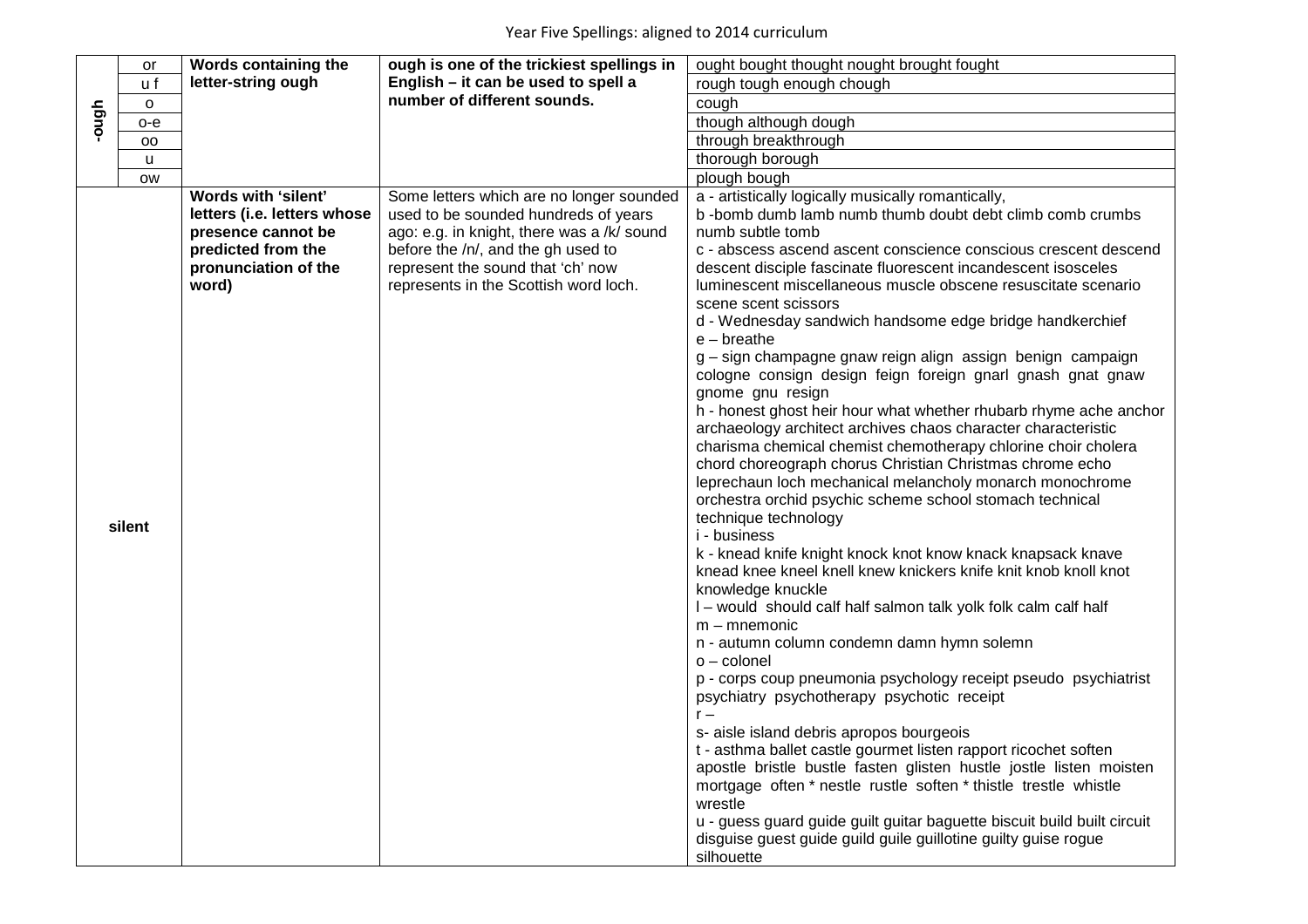|                                                          |                                                                                                                                                                                                                                                                                                     | w - answer sword two whole wrist write who awry playwright sword<br>wrack wrangle wrap wrapper wrath wreak wreath wreck wreckage<br>wren wrench wrest wrestle wretch wretched wriggle wring wrinkle<br>wrist writ write writhe wrong wrote wrought wrung wry<br>$x - faux$ pas<br>z - rendezvous                                                                                                                                                                                                                                                                                                                                                                                                                                                                                                                                                                                                                                                                                                                                                                                                                                                                                                                                                                                                                                                                                                                                                                                                                                                                                                                                                                                                                                                                                                                                                                                                                                       |
|----------------------------------------------------------|-----------------------------------------------------------------------------------------------------------------------------------------------------------------------------------------------------------------------------------------------------------------------------------------------------|----------------------------------------------------------------------------------------------------------------------------------------------------------------------------------------------------------------------------------------------------------------------------------------------------------------------------------------------------------------------------------------------------------------------------------------------------------------------------------------------------------------------------------------------------------------------------------------------------------------------------------------------------------------------------------------------------------------------------------------------------------------------------------------------------------------------------------------------------------------------------------------------------------------------------------------------------------------------------------------------------------------------------------------------------------------------------------------------------------------------------------------------------------------------------------------------------------------------------------------------------------------------------------------------------------------------------------------------------------------------------------------------------------------------------------------------------------------------------------------------------------------------------------------------------------------------------------------------------------------------------------------------------------------------------------------------------------------------------------------------------------------------------------------------------------------------------------------------------------------------------------------------------------------------------------------|
| Homophones and other<br>words that are often<br>confused | In these pairs of words, nouns end -ce<br>and verbs end -se. Advice and advise<br>provide a useful clue as the word advise<br>(verb) is pronounced with a /z/ sound -<br>which could not be spelt c.<br>advice/advise<br>device/devise<br>licence/license<br>practice/practise<br>prophecy/prophesy | <b>Alphabetically</b><br>aisle: a gangway between seats (in a church, train, plane)<br>isle: an island<br>aloud: out loud<br>allowed: permitted<br>affect: usually a verb (e.g. The weather may affect our plans)<br>effect: usually a noun (e.g. It may have an effect on our plans). If a<br>verb, it means 'bring about' (e.g. He will effect changes in the<br>running of the business.).<br>altar: a table-like piece of furniture in a church<br>alter: to change<br>ascent: the act of ascending (going up)<br>assent: to agree/agreement (verb and noun)<br>bridal: to do with a bride at a wedding<br>bridle: reins etc. for controlling a horse<br>cereal: made from grain (e.g. breakfast cereal)<br>serial: adjective from the noun series - a succession of things one<br>after the other<br>compliment: to make nice remarks about someone (verb) or the<br>remark that is made (noun)<br>complement: related to the word complete - to make something<br>complete or more complete (e.g. her scarf complemented her outfit)<br>descent: the act of descending (going down)<br>dissent: to disagree/disagreement (verb and noun)<br>desert: as a noun - a barren place (stress on first syllable); as a<br>verb - to abandon (stress on second syllable)<br>dessert: (stress on second syllable) a sweet course after the main<br>course of a meal<br>draft: noun $-$ a first attempt at writing something; verb $-$ to make the<br>first attempt; also, to draw in someone (e.g. to draft in extra help)<br>draught: a current of airfarther: further<br>father: a male parent<br>guessed: past tense of the verb guess<br>guest: visitor<br>heard: past tense of the verb hear<br>herd: a group of animals<br>led: past tense of the verb lead<br>lead: present tense of that verb, or else the metal which is very<br>heavy (as heavy as lead)<br>morning: before noon<br>mourning: grieving for someone who has died |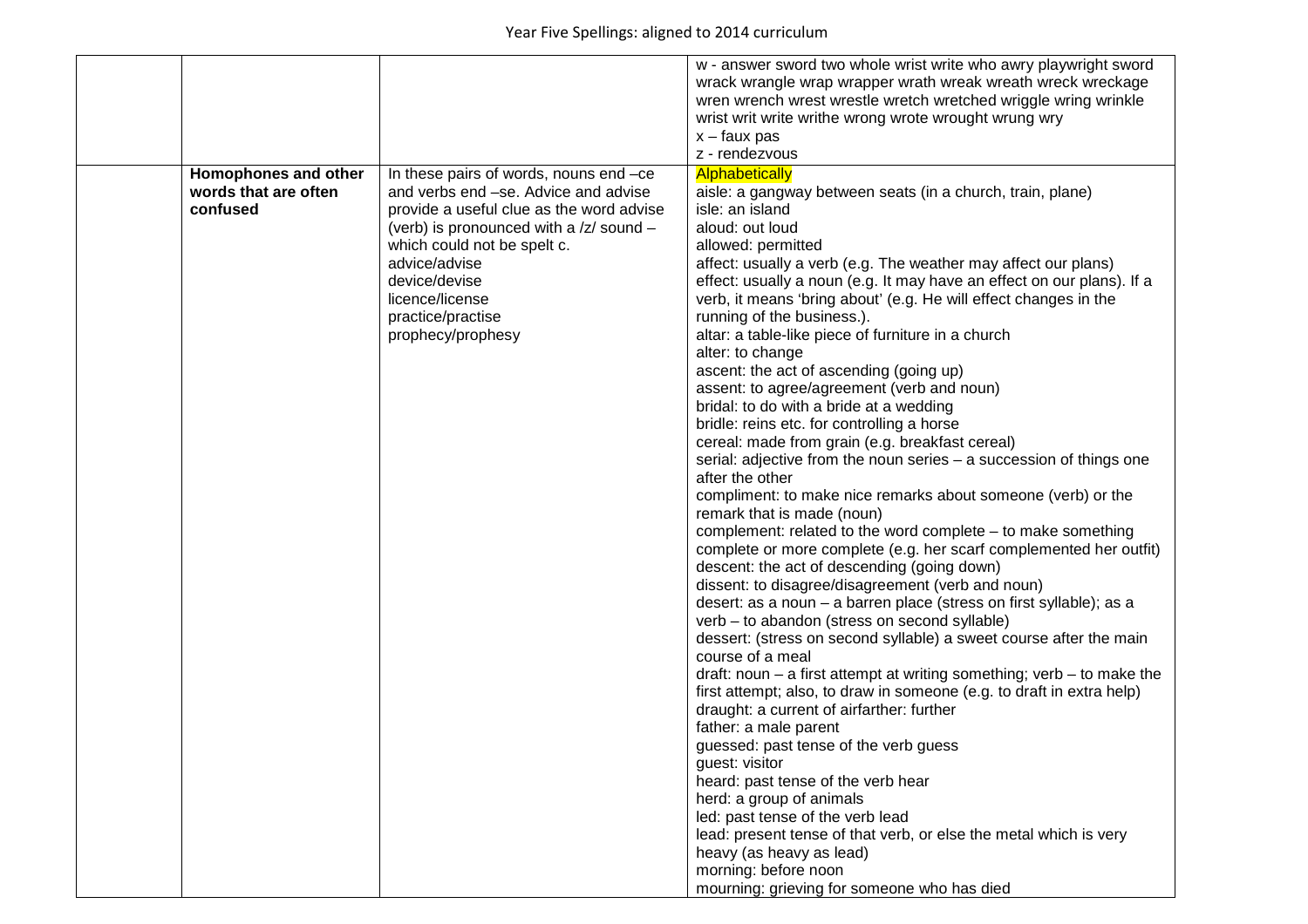| past: noun or adjective referring to a previous time (e.g. In the past)<br>or preposition or adverb showing place (e.g. he walked past me)<br>passed: past tense of the verb 'pass' (e.g. I passed him in the road)<br>precede: go in front of or before proceed: go on<br>principal: adjective - most important (e.g. principal ballerina) noun -<br>important person (e.g. principal of a college)<br>principle: basic truth or belief<br>profit: money that is made in selling things<br>prophet: someone who foretells the future<br>stationary: not moving<br>stationery: paper, envelopes etc.<br>steal: take something that does not belong to you<br>steel: metal<br>wary: cautious<br>weary: tired |
|-------------------------------------------------------------------------------------------------------------------------------------------------------------------------------------------------------------------------------------------------------------------------------------------------------------------------------------------------------------------------------------------------------------------------------------------------------------------------------------------------------------------------------------------------------------------------------------------------------------------------------------------------------------------------------------------------------------|
| who's: contraction of who is or who has<br>whose: belonging to someone (e.g. Whose jacket is that?)                                                                                                                                                                                                                                                                                                                                                                                                                                                                                                                                                                                                         |

| <b>Word list for years 5 and 6</b>                                                                                                                         |  |  |
|------------------------------------------------------------------------------------------------------------------------------------------------------------|--|--|
| accommodate accompany according achieve aggressive amateur ancient apparent appreciate attached available average awkward                                  |  |  |
| bargain bruise                                                                                                                                             |  |  |
| category cemetery committee communicate community competition conscience* conscious* controversy convenience correspond criticise (critic + ise) curiosity |  |  |
| definite desperate determined develop dictionary disastrous                                                                                                |  |  |
| embarrass environment equip (-ped, -ment) especially exaggerate excellent existence explanation                                                            |  |  |
| familiar foreign forty frequently                                                                                                                          |  |  |
| government guarantee                                                                                                                                       |  |  |
| harass hindrance                                                                                                                                           |  |  |
| identity immediate(ly) individual interfere interrupt                                                                                                      |  |  |
| language leisure lightning                                                                                                                                 |  |  |
| marvellous mischievous muscle                                                                                                                              |  |  |
| necessary neighbour nuisance                                                                                                                               |  |  |
| occupy occur opportunity                                                                                                                                   |  |  |
| parliament persuade physical prejudice privilege profession programme pronunciation                                                                        |  |  |
| queue                                                                                                                                                      |  |  |
| recognise recommend relevant restaurant rhyme rhythm                                                                                                       |  |  |
| sacrifice secretary shoulder signature sincere(Iy) soldier stomach sufficient suggest symbol system                                                        |  |  |
| temperature thorough twelfth                                                                                                                               |  |  |
| variety vegetable vehicle                                                                                                                                  |  |  |
| yacht                                                                                                                                                      |  |  |
|                                                                                                                                                            |  |  |
|                                                                                                                                                            |  |  |
|                                                                                                                                                            |  |  |